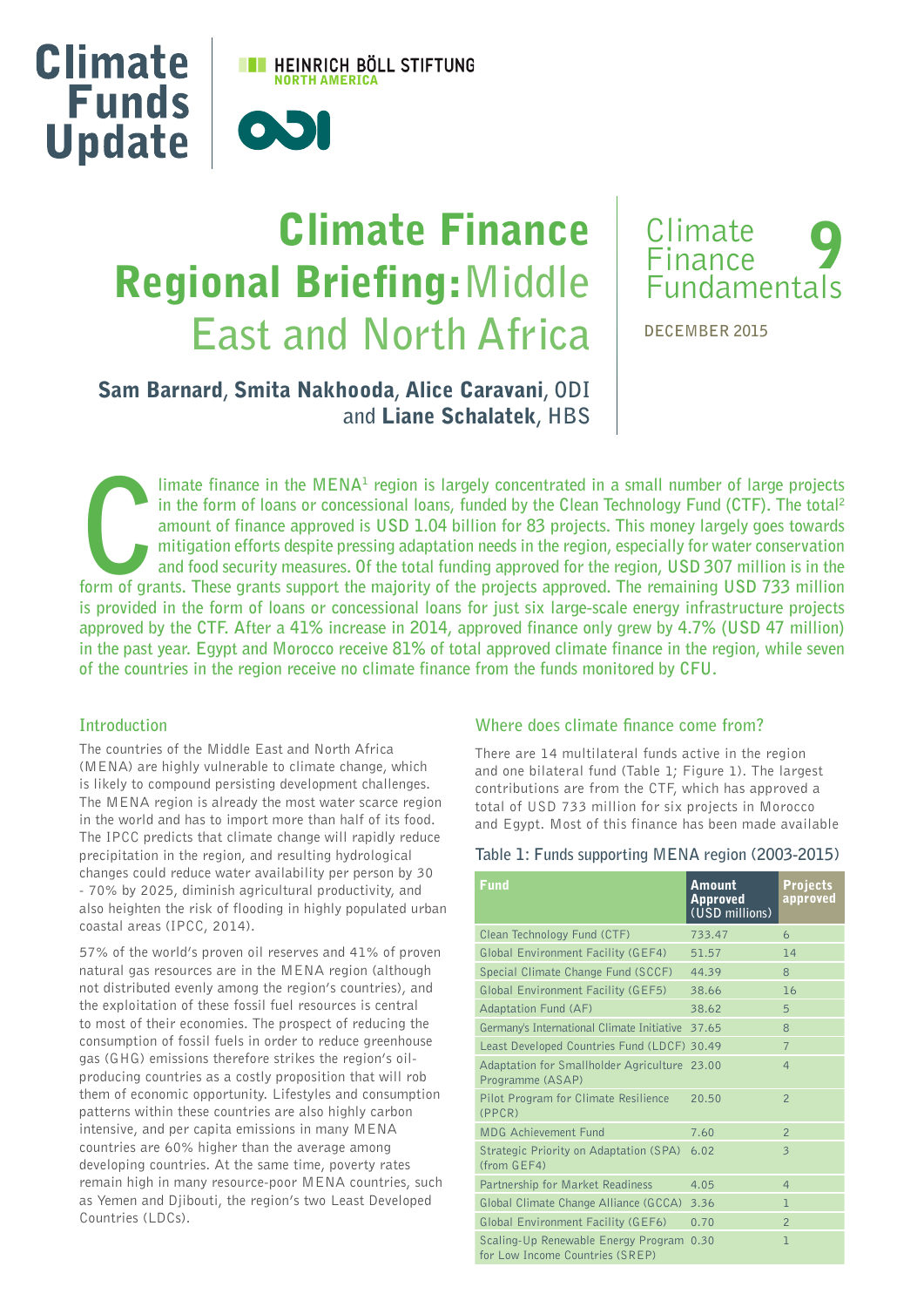

Figure 1: Funds supporting MENA region (2003-2015)

as concessional loans. An investment plan to support concentrating thermal power in the MENA region has also been approved. Bilaterally, Germany through its International Climate Initiative has also approved USD 37.65 million for eight projects in the region.

## **Who receives the money?**

The distribution of climate finance from dedicated climate funds is concentrated in Egypt and Morocco, with total approved amounts of USD 197 million and USD 649 million, respectively. Over 96% of this finance has been for large-scale wind and Concentrated Solar Power (CSP) projects, primarily through the CTF, but USD 61.6 million has also been approved for 10 projects focused on energy efficiency, sustainable transport and small-scale solar technology. CFU data shows that of the 21 MENA countries, only 14 countries are recipients of climate finance. The seven countries not receiving

climate finance include Syria and Libya, both suffering from ongoing conflict, as well as wealthy oil-producing states such as the UAE. Djibouti and Yemen, the two LDCs in MENA, have received USD 35 million and USD 52.5 million, respectively. This funding is almost exclusively for adaptation projects.

### **What is being funded?**

As Figure 2 and Table 2 show, more than 82% (approximately USD 857 million) of climate finance approved in the region is allocated to mitigation activities. This figure is largely a reflection of the CTF's six MENA projects, with an average size of USD 122 million (the average size of the 77 non-CTF projects in the region is USD 4 million). The largest project in MENA is the USD 238 million concessional loan for the Noor II and III Concentrated Solar Power (CSP) Project in Morocco, approved in 2014 by the CTF. This



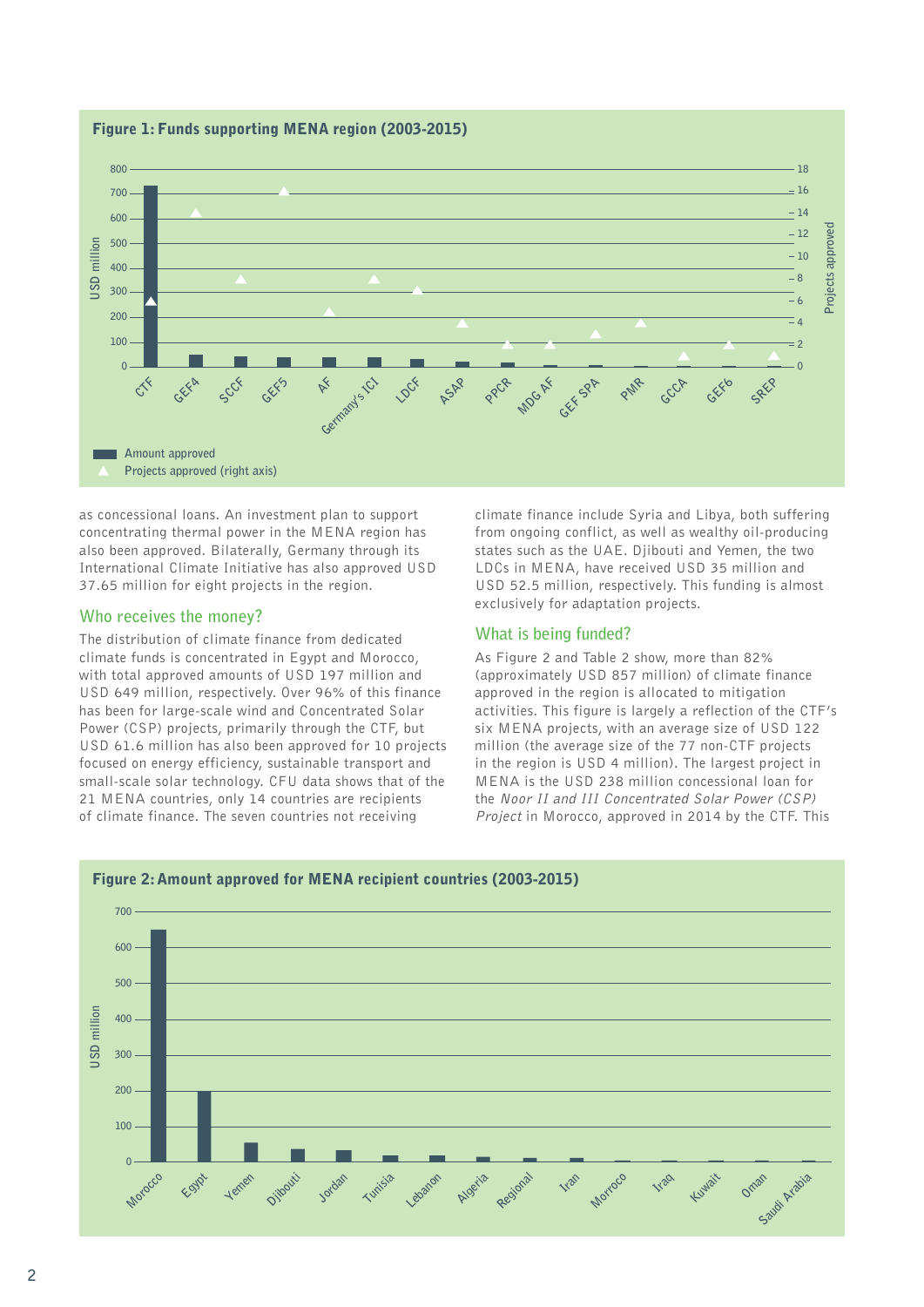project is part of a concerted push by the CTF to scaleup the deployment of CSP technology across the region. CSP is relatively untested as of yet but has considerable potential to generate clean electricity at scale. The CTF's investments in MENA are beginning to showcase the value of targeted international public finance in order to demonstrate the viability of this promising technology (Stadelmann, Frisari and Rosenberg, 2014).

Adaptation projects in MENA are a quarter the size of mitigation projects on average. Several adaptation funds are implementing 31 projects in the region with an approved total of USD 170.6 million. An example from the past year is the USD 9.2 million Jordanian programme under the Adaptation Fund, Increasing resilience of vulnerable communities through innovative projects in water and agriculture. These two sectors are a clear adaptation priority for countries in this waterscarce region.

The largest adaptation project so far in MENA is funded by the Pilot Program for Climate Resilience (PPCR), which has approved a USD 19 million grant for the Climate Information System and PPCR Coordination

project in Yemen. Implemented by the International Bank for Reconstruction and Development, the project aims to improve monitoring and assessment of climate variability and so increase capacity for climatesensitive decision-making in vulnerable and water dependent sectors, such as agriculture. The Yemeni PPCR programme is still under development, and will eventually bring a minimum of USD 50 million in grant money to one of the poorest countries in the region. Yemen is also in the process of developing an investment plan under the Scaling-up Renewable Energy Program (SREP) of the World Bank.

### **Table 2: Approved and disbursed funding across themes (2003-2015)**

|  | Theme         | <b>Approved Amount</b><br>(USD millions) | Projects approved |
|--|---------------|------------------------------------------|-------------------|
|  | Mitigation    | 857.04                                   | 41                |
|  | Adaptation    | 170.62                                   | 31                |
|  | Multiple foci | 12.72                                    | ו ו               |